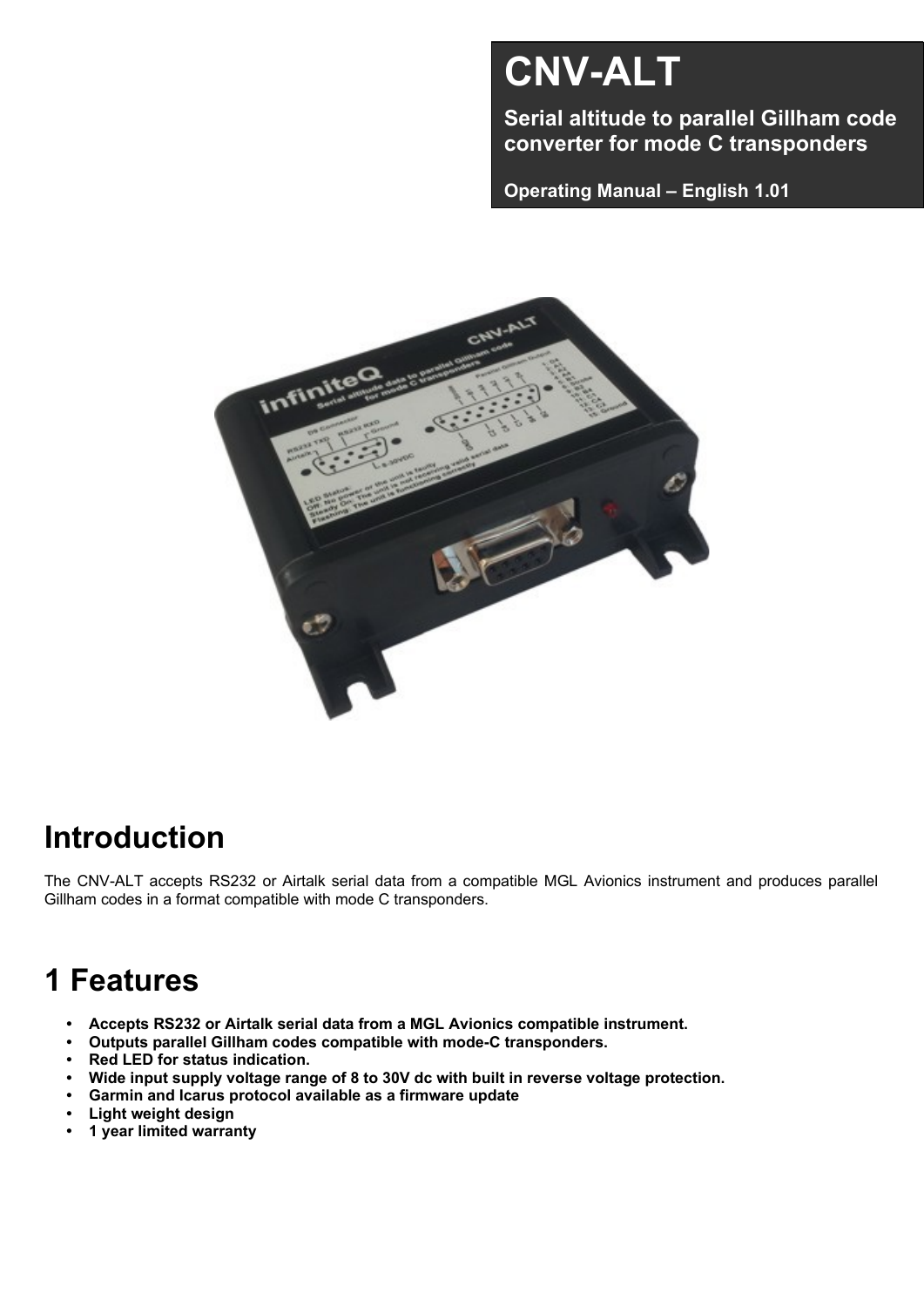## **2 Specifications**

| <b>Operating Temperature Range</b>   | -10°C to 50°C (14°F to 122°F)                                      |
|--------------------------------------|--------------------------------------------------------------------|
| <b>Storage Temperature Range</b>     | -20°C to 80°C (-4°F to 176°F)                                      |
| <b>Humidity</b>                      | <85% non-condensing                                                |
| <b>Power Supply</b>                  | 8 to 30Vdc with built in reverse voltage protection                |
| <b>Current Consumption</b>           | Approx. 15mA @ 13.8V (All output drivers off)                      |
| <b>Enclosure Material</b>            | Anodized Aluminum                                                  |
| <b>Enclosure Color</b>               | <b>Black</b>                                                       |
| <b>Enclosure Dimensions</b>          | 76mmx88mmx33mm (2.99"x3.46"x1.3")                                  |
| Weight                               | Approx. 120 grams without cables                                   |
| <b>Output contact current rating</b> | Open collector transistor switch to ground. Maximum rating 0.5A DC |
| <b>RS232 Line Settings</b>           | 9600 Baud, 8 data bits, no parity, 1 stop bit                      |
| RS232 protocol                       | MGL Avionics (Garmin and Icarus firmware available on request)     |
| <b>Airtalk Line Settings</b>         | 19200 Baud, 8 data bits, no parity, 1 stop bit                     |
| <b>Airtalk protocol</b>              | <b>MGL Avionics</b>                                                |

## **3 Installation**

The CNV-ALT produces inverted Gillham codes as required by virtually all transponders. The outputs are open collector types and will sink currents up to a few mA.

Connect the black and red wires to a suitable on-board power source. The voltage may be in the range from 8 to 30 volts dc. Connect the red wire to the positive supply (+) and the black wire to the negative supply (-).

Connect the RS232 or Airtalk output from the MGL Avionics compatible instrument to the CNV-ALT RS232 input or Airtalk input. Also connect the ground wire between the CNV-ALT and the instrument.

#### **If using the RS232 input then please make sure that the serial protocol in the encoding instrument is set to the MGL Avionics protocol. The CNV-ALT will not operate with any other protocol selection.**

The connection to the transponder consists of 10 or 11 connections, many transponders accept only codes A1 to C4, in this case you will leave signal D4 unconnected.

It is recommended to use shielded cable if a long cable is required to make a connection between the CNV-ALT and the transponder. The shield should be connected to ground at one point only (either on the CNV-ALT side or on the transponder side).

Installation of the wiring requires solder work. This needs to be done using electronic resin flux solder wire and proper temperature controlled soldering stations. Do not attempt this if you are unfamiliar with electronic soldering techniques. Please get professional assistance to do this. Bad connections can result in your transponder broadcasting incorrect altitude codes.

#### **Please note:**

Your country may have regulations that do not allow you to install a transponder or an encoding altimeter device yourself. The installation may have to be performed by an authorized person or company. Please check any applicable regulations with your aviation authorities.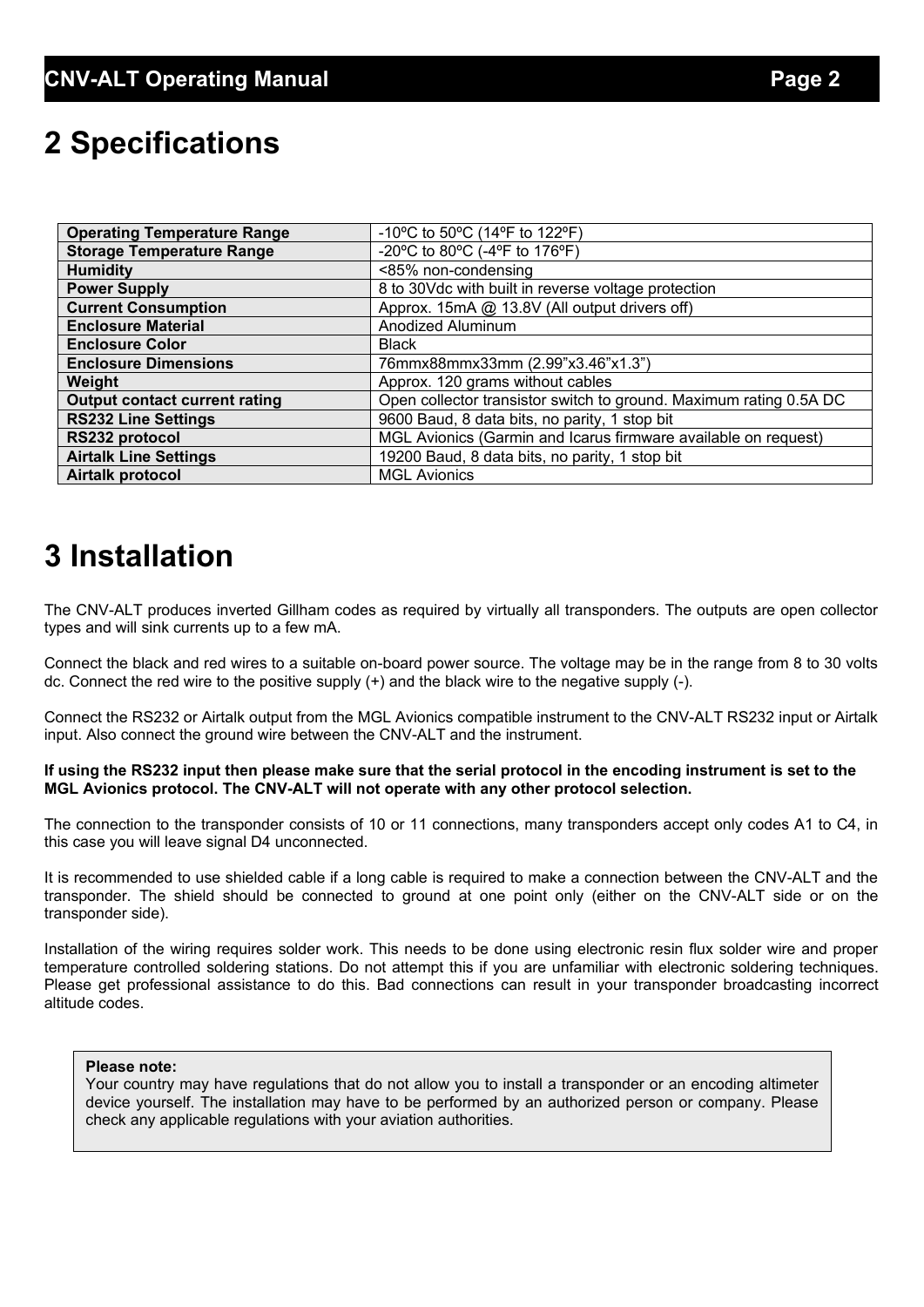#### **CNV-ALT Operating Manual Page 3**

#### **Important information:**

Depending on laws and regulations in your country you may not be allowed to install a transponder and associated equipment yourself. This work may have to be done by a certified AMO or instrument technician.

Please check with the relevant authorities.

The CNV-ALT is not certified equipment and may only be used in uncertified aircraft, home built aircraft and microlights (ultralights). Special operations permits for other aircraft may be required. Please be very aware that any wiring mistake related to the application of Gillham codes to your transponder will result in incorrect altitudes broadcast by your transponder. Any installation involving the CNV-ALT must be checked by a suitably equipped aircraft instrument maintenance outfit before operation. Failure to do this may be a criminal offense in your country.

### **3.1 LED Status**

**Off** – No power or the unit is faulty. **Steady on** – The unit is not receiving valid serial data. **Flashing** – The unit is receiving correct serial data and is producing Gillham codes.

## **3.2 CNV-ALT D15 Connection Diagram**

The Gillham code signals are on the grey flat ribbon cable. Note that one side on the cable is marked with a red line to indicate pin 1.



| D <sub>15</sub> Pin | <b>Function</b>          |  |  |  |  |  |
|---------------------|--------------------------|--|--|--|--|--|
|                     | <b>Gillham Output D4</b> |  |  |  |  |  |
| $\mathbf 2$         | <b>Gillham Output A1</b> |  |  |  |  |  |
| 3                   | <b>Gillham Output A2</b> |  |  |  |  |  |
| 4                   | <b>Gillham Output A4</b> |  |  |  |  |  |
| 5                   | Gillham Output B1        |  |  |  |  |  |
| 9                   | <b>Gillham Output B2</b> |  |  |  |  |  |
| 10                  | <b>Gillham Output B4</b> |  |  |  |  |  |
| 11                  | <b>Gillham Output C1</b> |  |  |  |  |  |
| 12                  | <b>Gillham Output C4</b> |  |  |  |  |  |
| 13                  | <b>Gillham Output C2</b> |  |  |  |  |  |
| 15                  | <b>Ground</b>            |  |  |  |  |  |

### **3.3 CNV-ALT D9 Cable connections**



| D <sub>9</sub> Pin | <b>Function</b>      |  |  |  |  |
|--------------------|----------------------|--|--|--|--|
| 1.2                | <b>Ground</b>        |  |  |  |  |
|                    | 8-30Vdc Power        |  |  |  |  |
|                    | RS232 Input          |  |  |  |  |
|                    | <b>Airtalk Input</b> |  |  |  |  |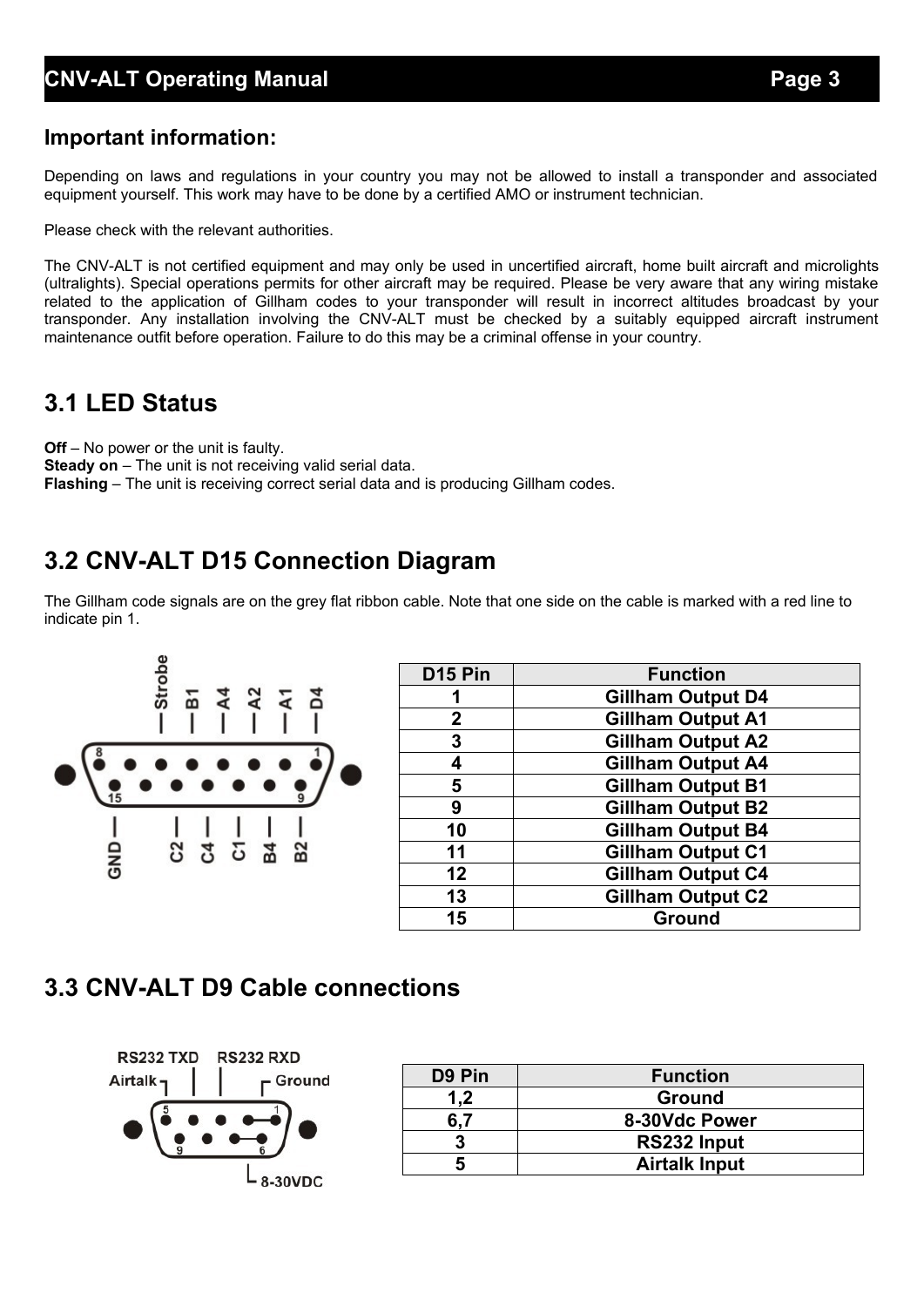## **3.4 Pinouts for various transponders**

The CNV-ALT has a parallel output Gillham interface that can be directly connected to various parallel input transponders such as those from Garmin, Becker, King, Microair, etc. The output data contains the current pressure altitude with a fixed reference to 1013.25mB (29.92 inches mercury). The following table is of commonly used transponders and their Gillham code connections. Please consult your transponders installation manual on the physical position of every contact. Ensure that you wire the Gillham codes correctly and securely.

| <b>Transponder</b>                  | A <sub>1</sub> | A <sub>2</sub>     | A <sub>4</sub> | <b>B1</b>      | <b>B2</b>      | <b>B4</b>      | C <sub>1</sub> | C <sub>2</sub>          | C <sub>4</sub> |
|-------------------------------------|----------------|--------------------|----------------|----------------|----------------|----------------|----------------|-------------------------|----------------|
| <b>ARC</b><br>RT359A/459A/859A      | 14             | 13                 | 15             | 19             | 17             | 16             | 21             | 18                      | 20             |
| <b>BECKER ATC</b><br>2000/3401      | 16             | 15                 | 14             | 17             | 19             | 18             | 22             | 21                      | 20             |
| <b>BECKER ATC 4401</b>              | 1              | $\overline{2}$     | 3              | 14             | 15             | 16             | 17             | 18                      | 19             |
| <b>BENDIX TRP-</b><br>2060/2061/660 | 4              | 6                  | 8              | 9              | 10             | 11             | 3              | 5                       | $\overline{7}$ |
| <b>BENDIX</b><br>TR541A/641B        | A              | B                  | C              | D              | E              | F              | H              | J                       | K              |
| <b>COLLINS TDR-</b><br>950/950L     | 12             | 10                 | $\overline{7}$ | 6              | 5              | 4              | 8              | 11                      | 9              |
| EDO-AIRE RT-777                     | $\overline{7}$ | 5                  | 3              | 12             | 13             | 14             | 8              | 6                       | 4              |
| <b>GARMIN</b><br>320/320A/327       | 3              | 5                  | 6              | 9              | 11             | 12             | 10             | 4                       | $\overline{7}$ |
| <b>GENAVE BETA</b><br>5000          | 4              | 5                  | 6              | $\overline{7}$ | 8              | 9              | 10             | 11                      | 12             |
| <b>KING KT76/78</b>                 | 6              | $\overline{7}$     | 9              | $\overline{4}$ | $\overline{1}$ | $\overline{2}$ | 3              | 8                       | 10             |
| <b>KING</b><br>KT76A/78A/76C/79     | М              | K                  | J              | Е              | C              | B              | D              | L                       | H              |
| <b>KING 750A</b>                    | G              | н                  | J              | Κ              | L              | M              | P              | R                       | S              |
| KING KT75                           | 6              | $\overline{7}$     | 8              | 9              | 10             | 11             | 12             | 13                      | 14             |
| MICROAIR T2000                      | $\overline{9}$ | 10                 | 11             | 12             | 13             | 17             | 18             | 19                      | 20             |
| <b>NARCO</b><br>AT50/50A/150        | $\overline{7}$ | 6                  | 8              | 12             | 10             | 9              | 14             | 11                      | 13             |
| NARCO AT5/6/6A                      | $\overline{2}$ | 4                  | 8              | 9              | 10             | 11             | 1              | 3                       | 5              |
| RADAIR 250                          | $\overline{7}$ | 6                  | 13             | 9              | 10             | 11             | 14             | 16                      | 12             |
| <b>TERRA</b><br>TRT250/250D         | 5              | 17                 | 16             | 15             | $\overline{2}$ | 14             | 3              | 4                       | 18             |
| UPS/APPLLO SL70                     | 13             | 31                 | 12             | 33             | 14             | 32             | 16             | 34                      | 15             |
| WILCOX 1014A                        | K              | $\overline{\rm c}$ | W              | $\overline{T}$ | L              | D              | P              | $\overline{\mathsf{F}}$ | $\overline{Z}$ |

## **3.5 Codes in case of a failed serial data source**

The CNV-ALT will switch all output drivers off if no valid altitude data has been received within 3 seconds. This is the same state as if the unit is not connected to the transponder or if the CNV-ALT is not operating due to not having been switched on.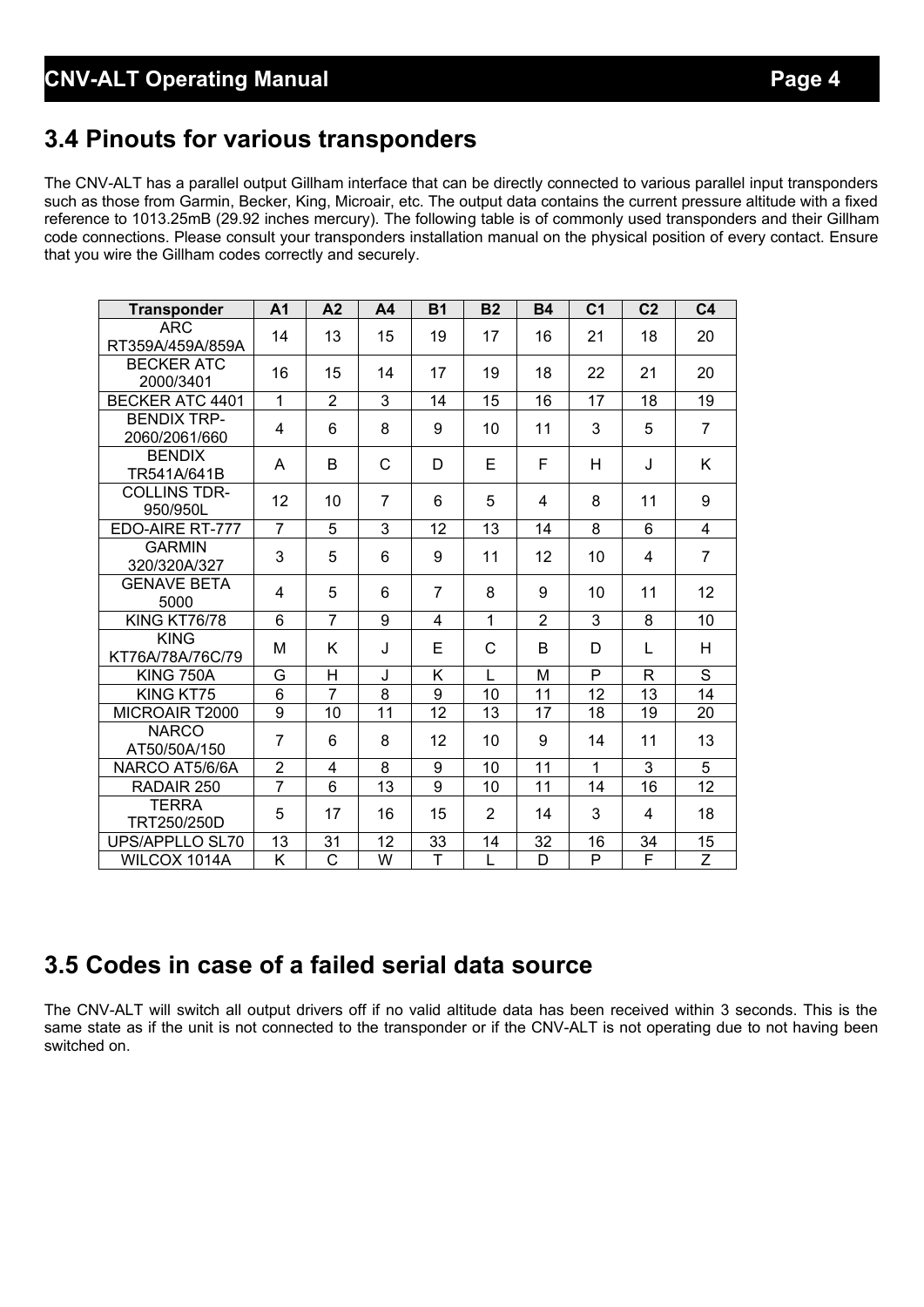## **3.6 XTreme-EFIS altitude encoder test function**

Each altitude reporting code line must be tested for integrity of connection if at any time the aircraft connections to the transponder or altitude data source have been removed and reconnected. Integrity of the connections may be verified by performing a test of mode C function of the transponder system.



The XTreme-EFIS has a built in altitude encoder test function to test the installation between the XTreme-EFIS and CNV-ALT to the transponder.

The following codes are outputted:

| <b>Altitude</b> | D <sub>4</sub> | Α1 | A <sub>2</sub> | A <sub>4</sub> | <b>B1</b> | <b>B2</b> | <b>B4</b> | C <sub>1</sub> | C <sub>2</sub> | C <sub>4</sub> |
|-----------------|----------------|----|----------------|----------------|-----------|-----------|-----------|----------------|----------------|----------------|
| $-1000$ ft      |                | 0  | 0              | 0              | 0         | 0         | 0         | 0              |                |                |
| $-900$ ft       |                |    | 0              | 0              | 0         | 0         | 0         |                |                |                |
| $-700$ ft       |                | 0  | 0              | 0              | 0         | 0         |           |                |                |                |
| $-400$ ft       |                |    | 0              | 0              | 0         | 0         |           | 0              |                |                |
| $-200$ ft       |                | O  | 0              | 0              | 0         |           |           | 0              |                |                |
| 800ft           |                | 0  | 0              | 0              |           |           | 0         | 0              |                |                |
| 2800ft          | n              | 0  | 0              |                | л         | 0         | 0         | 0              | $\Omega$       |                |
| 6800ft          |                | 0  |                |                | 0         | 0         | 0         | 0              |                |                |
| 14800ft         |                |    | ۰              | 0              | 0         | $\Omega$  | 0         | 0              | $\Omega$       |                |
| 30800ft         |                |    | 0              | 0              | ი         | U         | ი         | 0              |                |                |

## **4 Serial RS232 Altitude Encoder input**

The CNV-ALT accepts RS232 data in the following format. RS232 line settings are 9600 baud, 8 data bits, no parity, and 1 stop bit. Garmin and Icarus firmware available on request.

| <b>Protocol</b>     | Line<br><b>Settings</b> | <b>Message format</b>                                                                                                                                                                                                                                                                                                                                                                                                                                                                                                  | <b>Example</b>                    |
|---------------------|-------------------------|------------------------------------------------------------------------------------------------------------------------------------------------------------------------------------------------------------------------------------------------------------------------------------------------------------------------------------------------------------------------------------------------------------------------------------------------------------------------------------------------------------------------|-----------------------------------|
| <b>MGL Avionics</b> | 9600,8,N,1              | ALT, +/-, five altitude digits right justified<br>zero padded , 1013.25mB (29.92"Hg)<br>referenced, C, +/-, five altitude digits right<br>justified zero padded (corrected to local<br>pressure), L, local pressure setting in<br>millibars, +/-, four digit VSI reading right<br>justified zero padded in ft/min, X,<br>checksum, carriage return<br>The checksum is a simple modulo 256<br>sum of the binary values of the individual<br>characters. The checksum is sent as two<br>characters in hexadecimal format | ALT+02372C+02372L1013+0000XCA[CR] |
| $CR = 0x0D$         |                         |                                                                                                                                                                                                                                                                                                                                                                                                                                                                                                                        |                                   |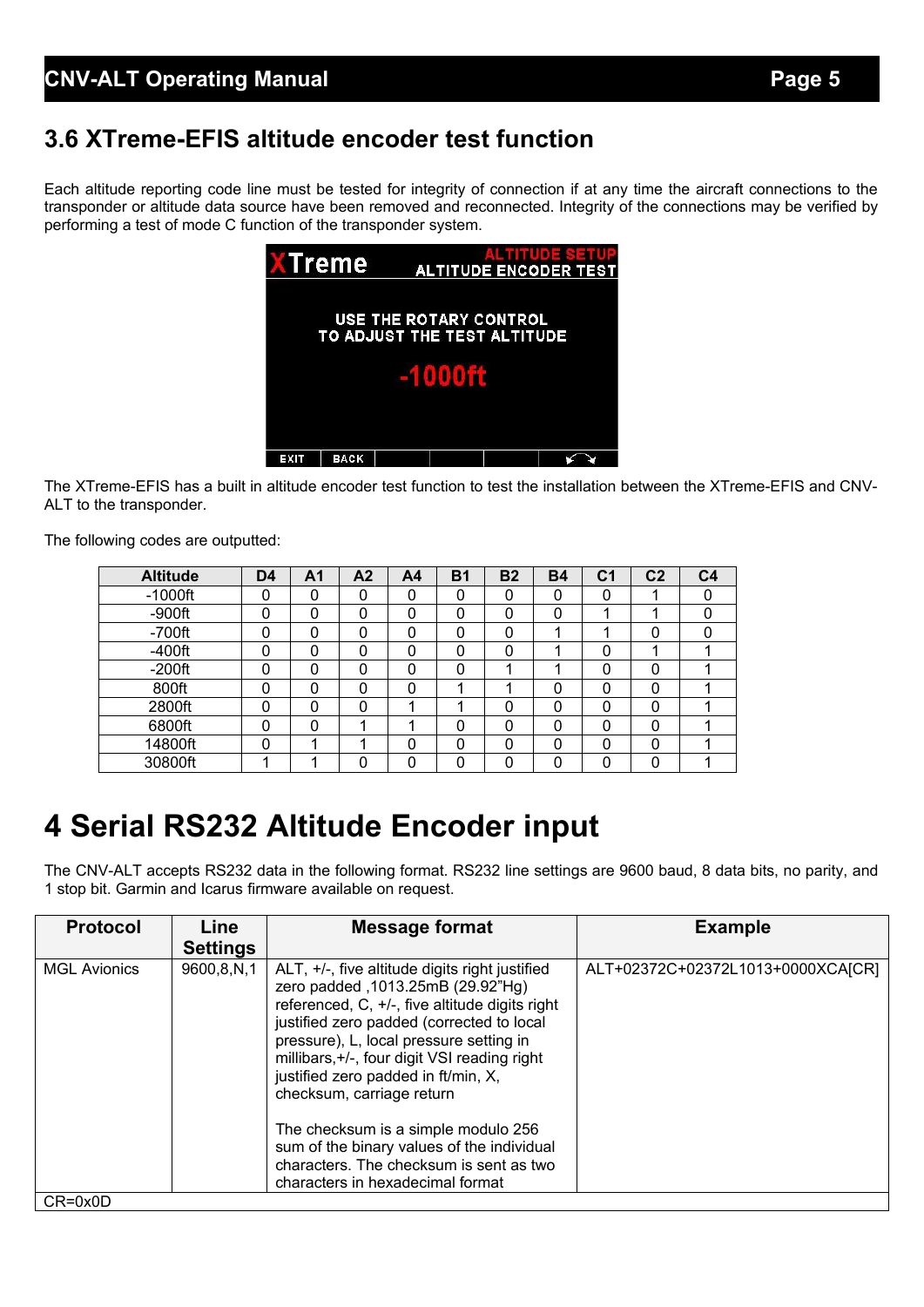# **5 Dimensions**

#### **FRONT VIEW SIDE VIEW**



**TOP VIEW**